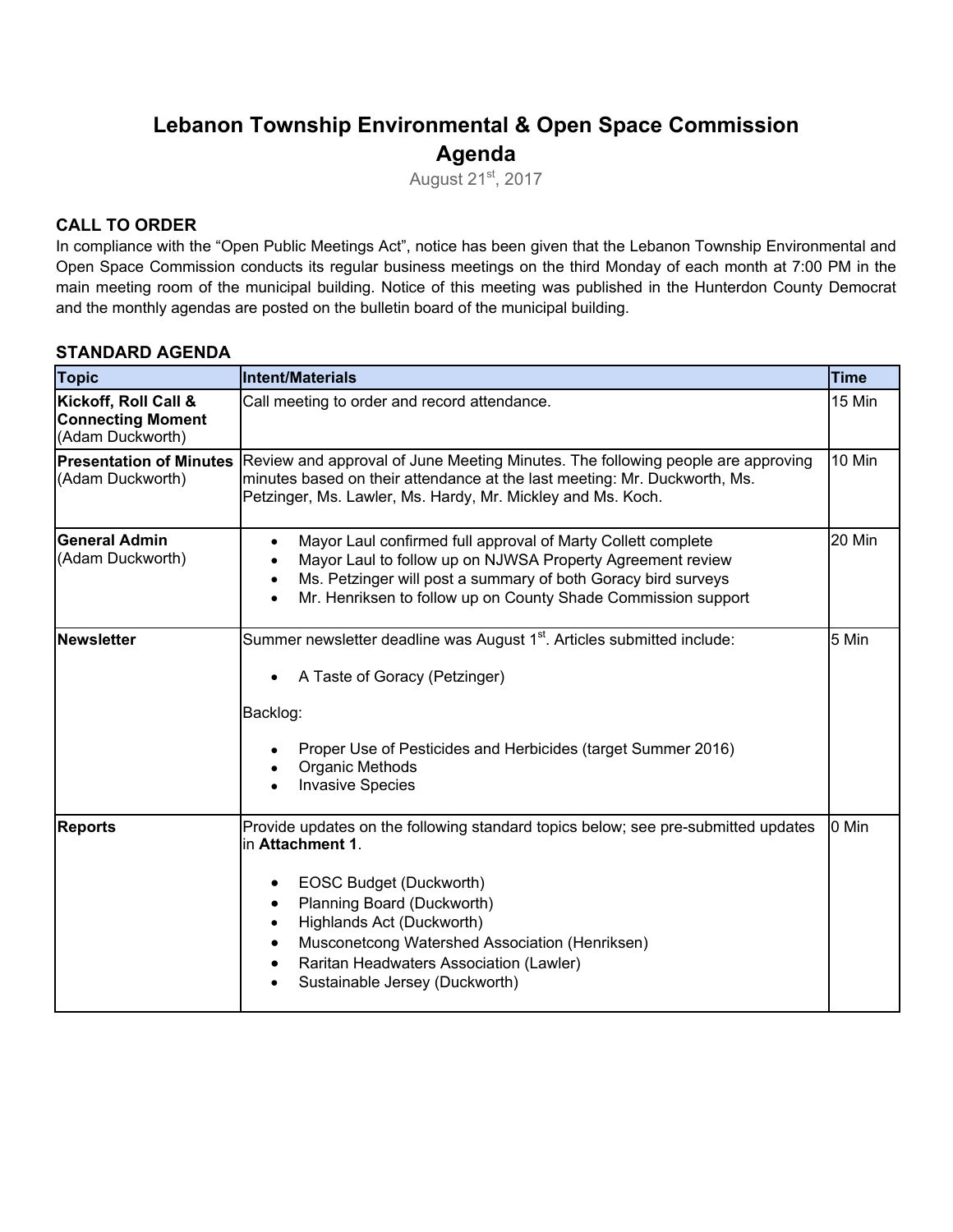| <b>Topic</b>          | <b>Intent/Materials</b>                                                                                                                                                                                                                                                                                                                                                                                                                                                                                                                                                      | <b>Time</b>   |
|-----------------------|------------------------------------------------------------------------------------------------------------------------------------------------------------------------------------------------------------------------------------------------------------------------------------------------------------------------------------------------------------------------------------------------------------------------------------------------------------------------------------------------------------------------------------------------------------------------------|---------------|
| Correspondence        | Acknowledge and share any formal correspondence received by EOSC chair or<br>informal correspondence received by EOSC members.                                                                                                                                                                                                                                                                                                                                                                                                                                               | 5 Min         |
|                       | 2017-7-19 Suburban Consulting Engineers - B38 L55 - Notice to Lebanon<br>$\bullet$<br>Township Application Submission Highlands Applicability Determination<br>2017-7-13 NJ DEP - B11 L37 - Highlands Applicability Determination<br>$\bullet$<br><b>Application Model Letter</b>                                                                                                                                                                                                                                                                                            |               |
| <b>Focus Topics</b>   | A select set of topics that require deeper discussion.                                                                                                                                                                                                                                                                                                                                                                                                                                                                                                                       | <b>30 Min</b> |
|                       | B49/L76 Environmental Concerns<br>$\bullet$<br>Mr. Gaydick to follow up with prior owner regarding agriculture vs.<br>$\circ$<br>commercial use of gas tank<br>Ms. Hardy to follow up with historians regarding prior activities on<br>$\circ$<br>parcel<br>Mr. Duckworth to follow up on stream erosion concern<br>$\circ$<br>Ms. Petzinger to review property history/file<br>$\circ$<br>Open Space & Recreation Plan Update<br>LT Fall Festival Participation                                                                                                             |               |
| <b>Program Review</b> | EOSC Programs represent ongoing activities or events aligned with the purpose and 0 Min<br>long-term goals of the commission. Program Leads to provide brief status report and<br>overview on next steps for active programs. Pre-submitted updates are requested<br>prior to the meeting and included as part of the agenda to help ensure a timely<br>meeting; see Attachment 2.                                                                                                                                                                                           |               |
|                       | Litter Cleanup (Naccarato)<br>Well Testing (Koch)                                                                                                                                                                                                                                                                                                                                                                                                                                                                                                                            |               |
| <b>Project Review</b> | Project Leads to provide brief status report and overview on next steps for active<br>projects. Pre-submitted updates are requested prior to the meeting and included as<br>part of the agenda to help ensure a timely meeting; see Attachment 3.<br>NJ Water Supply Property Agreement Refresh (Mickley)<br>Open Space and Preserved Property Mapping (Duckworth)<br>$\bullet$<br>Bunnvale Grant (Hardy)<br>$\bullet$<br>Goracy Trail (Hardy)<br>Recycling Actions (Mickley)<br>$\bullet$<br>Red Mill Road (Schmidt)<br>$\bullet$<br>Pt. Mountain/Teetertown Link (Schmidt) | 0 Min         |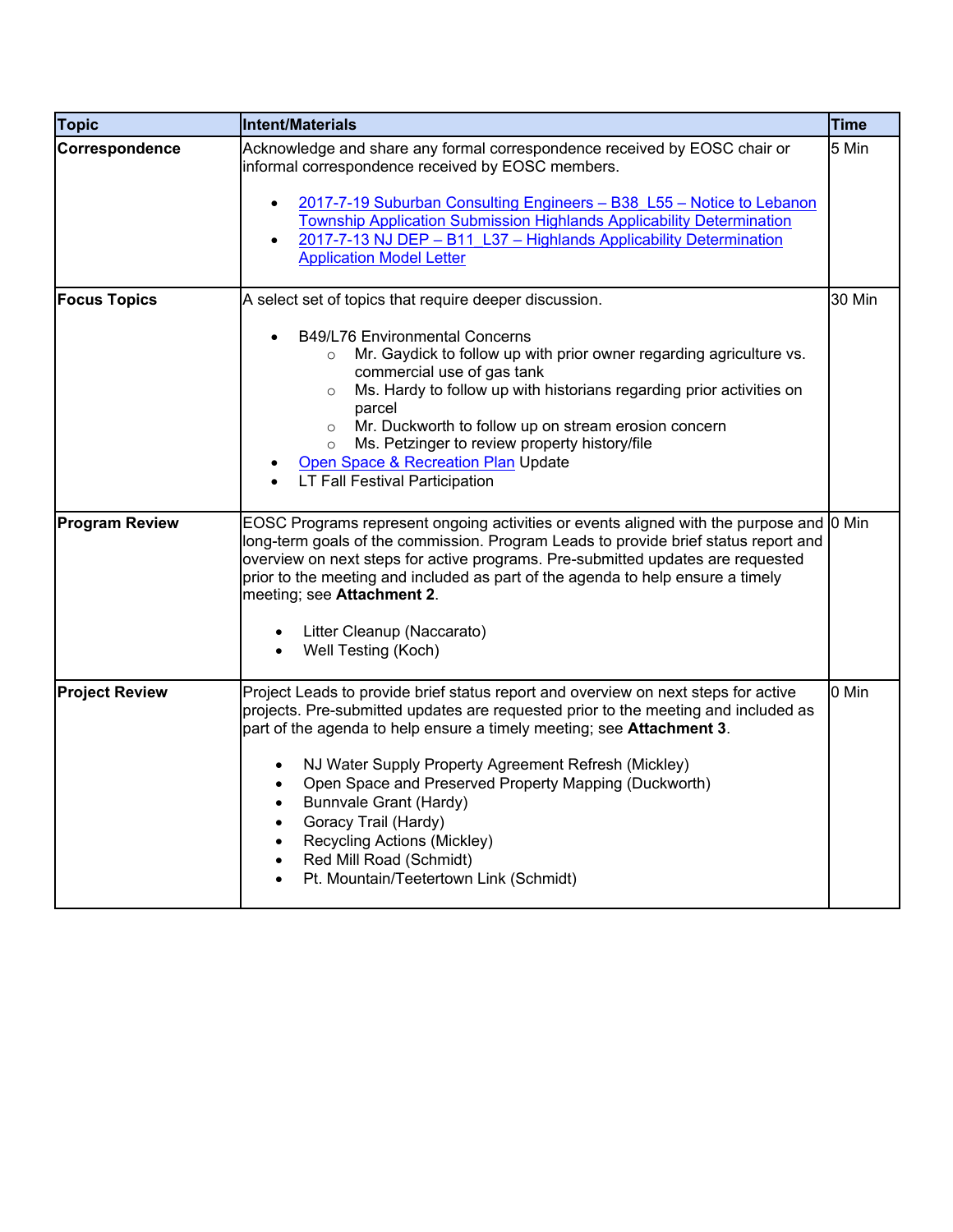# **Attachment 1: Reports**

**EOSC Budget (Duckworth)**  TBD

**Planning Board (Duckworth)**  TBD

**Highlands Act (Duckworth)**  TBD

**Musconetcong Watershed Association (MWA)/Musconetcong River Management Council (MRMC) (Henriksen)**  TBD

**Raritan Headwaters Association (Lawler)**  TBD

**Sustainable Jersey (Duckworth)**  TBD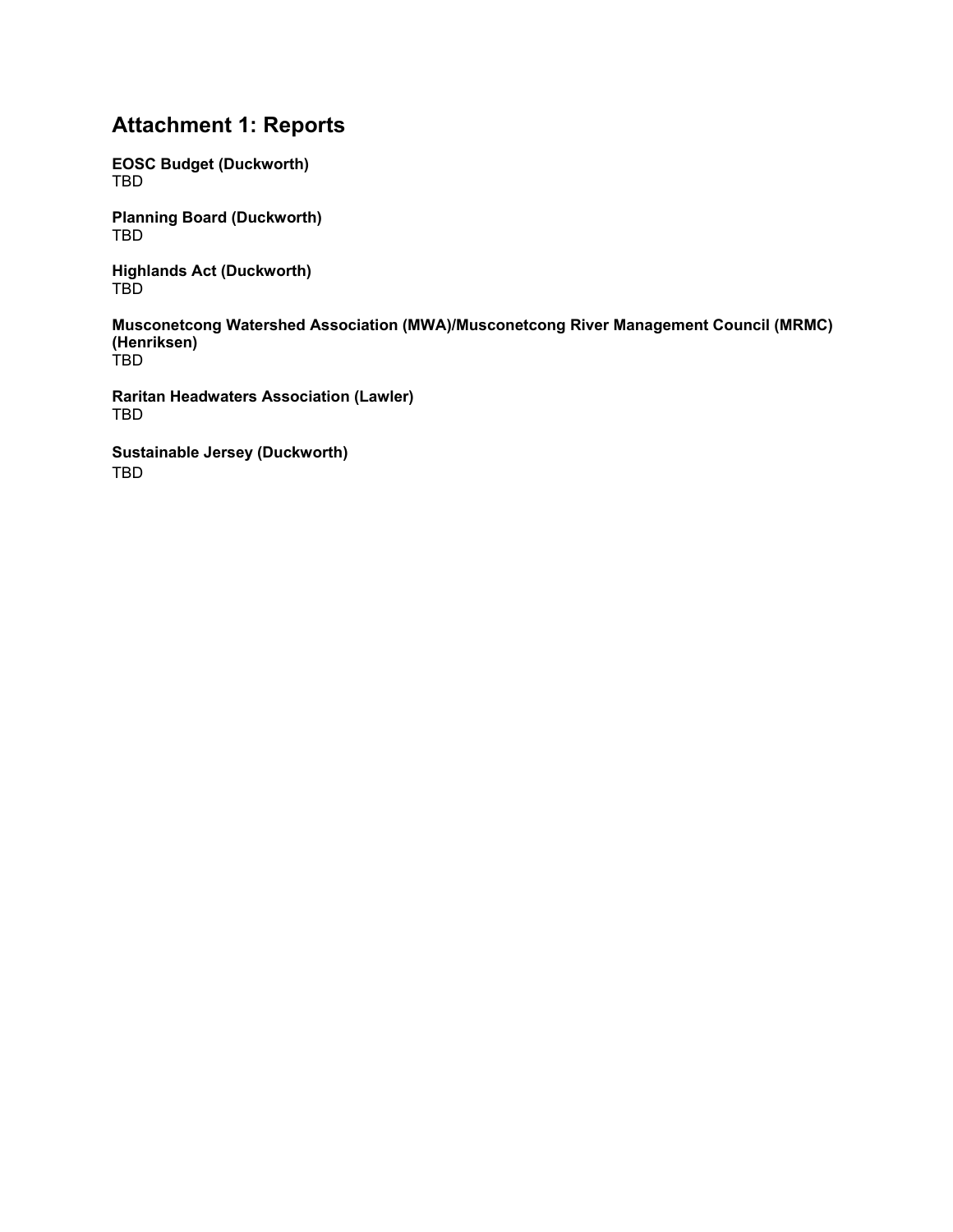# **Attachment 2: Program Updates**

**Well Testing** TBD

**Litter Cleanup** TBD

### **Attachment 3: Project Updates**

**Open Space and Preserved Property Mapping**  TBD

**Bunnvale Grant** TBD

**Goracy Trail**  TBD

**Recycling Actions** TBD

**NJ Water Supply Property Agreement Refresh**  TBD

**Point Mountain to Teetertown Link** TBD

**Red Mill Road**  TBD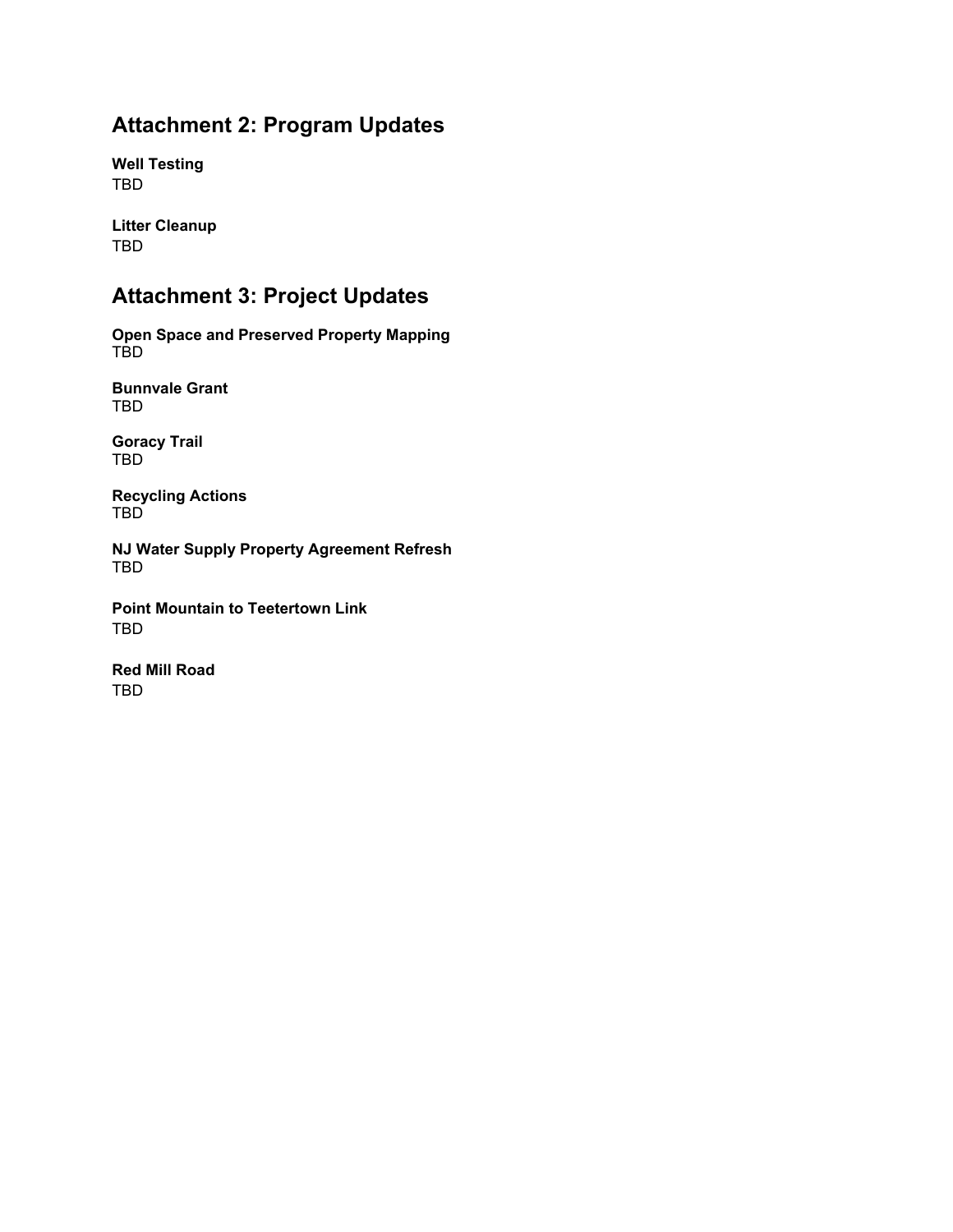# **Lebanon Township Environmental & Open Space Commission Minutes**

August 21st, 2017

#### **ROLL CALL**

Meeting called to order with a quorum at: 7:07 PM. Others in attendance include Committeeman Schmidt, Mayor Laul and four audience members.

| <b>EOSC Member</b>   | <b>Role</b>                      | <b>Attendance</b> |
|----------------------|----------------------------------|-------------------|
| Adam Duckworth       | Chairman, Planning Board Liaison | Х                 |
| Sharon Petzinger     | Member                           | <b>No</b>         |
| Warren Newman        | Member                           | Χ                 |
| Erik Jan Henriksen   | Member                           | <b>No</b>         |
| Nancy Lawler         | Member                           |                   |
| Sharon Hardy         | Member                           |                   |
| <b>Adam Mickley</b>  | Member                           | Χ                 |
| <b>Kathy Koch</b>    | Alternate 1                      |                   |
| <b>Marty Collett</b> | Alternate 2                      | X*                |

**\***Mr. Collett arrived part way through the meeting.

#### **MEETING MINUTES**

| <b>Topic</b>                                                         | Intent/Materials                                                                                                                                                                                                                                                                                                                                                                                                |
|----------------------------------------------------------------------|-----------------------------------------------------------------------------------------------------------------------------------------------------------------------------------------------------------------------------------------------------------------------------------------------------------------------------------------------------------------------------------------------------------------|
| Kickoff, Roll Call &<br><b>Connecting Moment</b><br>(Adam Duckworth) | Call meeting to order and record attendance.<br><b>Minutes:</b> Mr. Duckworth called the meeting to order at 7:07PM and took roll<br>call. Mr. Mickley stated that he had to leave early at 8PM.                                                                                                                                                                                                                |
| lPresentation of<br><b>Minutes</b><br>(Adam Duckworth)               | Review and approval of July Meeting Minutes. The following people are<br>approving minutes based on their attendance at the last meeting: Mr.<br>Duckworth, Ms. Petzinger, Ms. Lawler, Ms. Hardy, Mr. Mickley and Ms. Koch.<br><b>Minutes:</b> Mr. Duckworth asked for a motion to approve Meeting Minutes from<br>the July meeting. Ms. Lawler made the motion, Ms. Koch seconded and<br>unanimously approved. |
| <b>General Admin</b><br>(Adam Duckworth)                             | Mayor Laul confirmed full approval of Marty Collett complete<br>٠<br>Mayor Laul to follow up on NJWSA Property Agreement review<br>$\bullet$<br>Ms. Petzinger will post a summary of both Goracy bird surveys<br>Mr. Henriksen to follow up on County Shade Commission support                                                                                                                                  |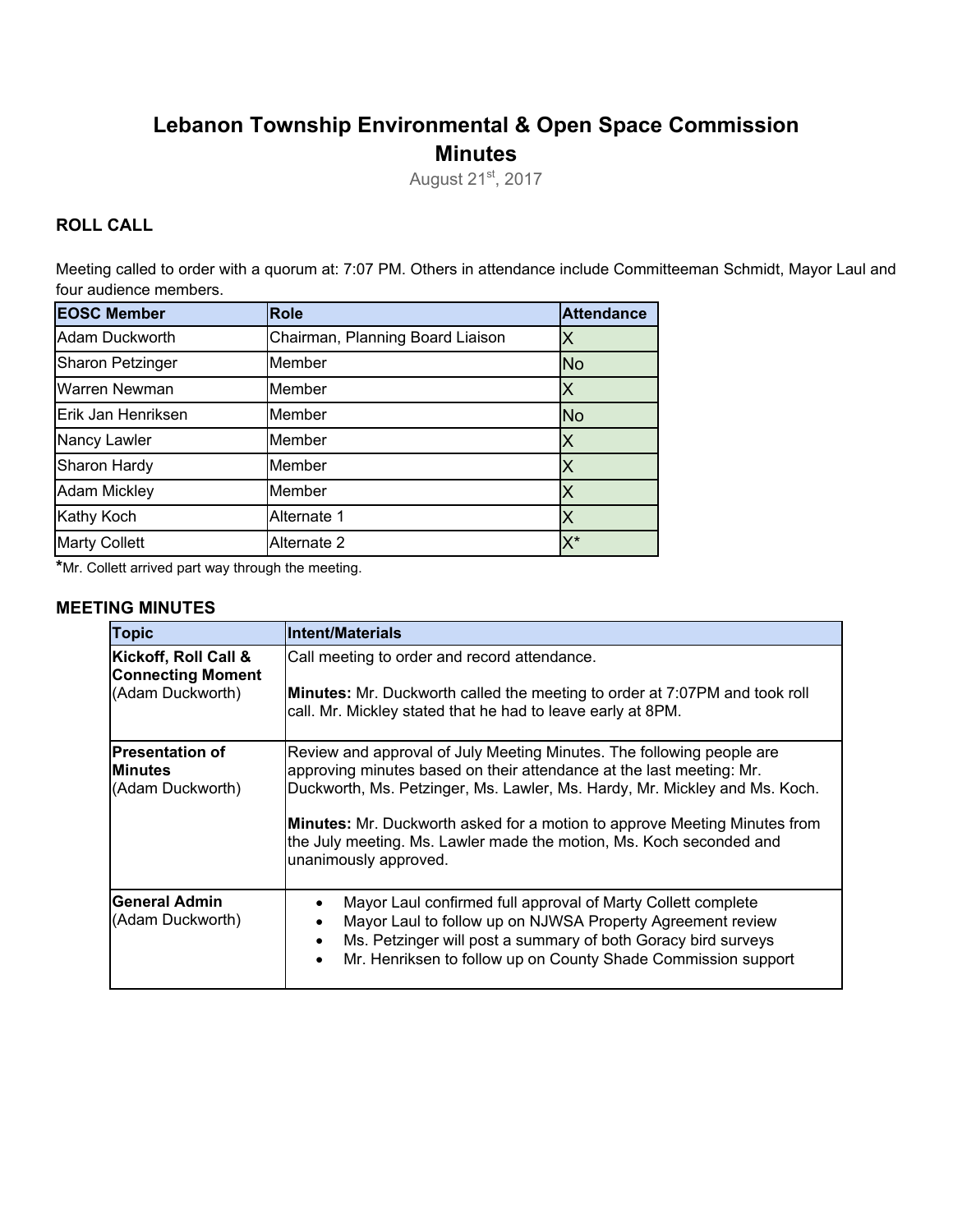| <b>Topic</b>      | <b>Intent/Materials</b>                                                                                                                                                                                                                                                                                                                                                                                                                                                                                                                                                                                                                                                                                                                                                                                                                                          |
|-------------------|------------------------------------------------------------------------------------------------------------------------------------------------------------------------------------------------------------------------------------------------------------------------------------------------------------------------------------------------------------------------------------------------------------------------------------------------------------------------------------------------------------------------------------------------------------------------------------------------------------------------------------------------------------------------------------------------------------------------------------------------------------------------------------------------------------------------------------------------------------------|
| <b>Newsletter</b> | Summer newsletter deadline was August 1 <sup>st</sup> . Articles submitted include:                                                                                                                                                                                                                                                                                                                                                                                                                                                                                                                                                                                                                                                                                                                                                                              |
|                   | A Taste of Goracy (Petzinger)                                                                                                                                                                                                                                                                                                                                                                                                                                                                                                                                                                                                                                                                                                                                                                                                                                    |
|                   | Backlog:                                                                                                                                                                                                                                                                                                                                                                                                                                                                                                                                                                                                                                                                                                                                                                                                                                                         |
|                   | Proper Use of Pesticides and Herbicides (target Summer 2016)<br>Organic Methods<br><b>Invasive Species</b>                                                                                                                                                                                                                                                                                                                                                                                                                                                                                                                                                                                                                                                                                                                                                       |
|                   | <b>Minutes:</b> Mr. Duckworth mentioned that Ms. Petzinger submitted a newsletter<br>article about the Goracy tract. He then stated there were no articles on the<br>docket for the winter newsletter and asked if there was a desire from anyone on<br>the team to write one. Ms. Koch stated that she would submit an article about<br>the well testing results which were recently made available.                                                                                                                                                                                                                                                                                                                                                                                                                                                            |
| <b>Reports</b>    | Provide updates on the following standard topics below; see pre-submitted<br>updates in Attachment 1.                                                                                                                                                                                                                                                                                                                                                                                                                                                                                                                                                                                                                                                                                                                                                            |
|                   | EOSC Budget (Duckworth)<br>Planning Board (Duckworth)<br>Highlands Act (Duckworth)<br>$\bullet$<br>Musconetcong Watershed Association (Henriksen)<br>Raritan Headwaters Association (Lawler)<br>Sustainable Jersey (Duckworth)                                                                                                                                                                                                                                                                                                                                                                                                                                                                                                                                                                                                                                   |
|                   | Minutes: Mr. Duckworth stated that a Planning Board meeting was held on<br>August $1st$ and the principles for the Open Space & Recreation Plan (OSRP)<br>were presented for discussion. Mr. Duckworth stated that there was some<br>discussion on how much preserved property is enough but generally the Board<br>was supportive of preservation, both open space and farmland. He stated that<br>he suggested to the Board that our OSRP be taken in the context of our<br>neighboring communities and language be included stating as such, and that a<br>reference to the Farmland Preservation Plan be included to ensure the OSRP is<br>taken in the context of the broader preservation strategy.                                                                                                                                                        |
|                   | Ms. Lawler stated that we really need to establish a maintenance plan for<br>preserved properties and include control of invasive species, especially for<br>parcels next to agricultural land. She stated that the NJ State Soil Conservation<br>Committee has been hosting a number of meetings that she had participated in<br>and invasive species has been a topic of focus. Ms. Lawler stated that if the<br>Township were to rent preserved land for farming purposes then the Township<br>should consider performing soil testing at the end to ensure the integrity of the<br>soil was maintained. Mr. Duckworth stated that now since the property analysis<br>for the OSRP update will soon be completed, he would like to focus on<br>maintenance planning for existing, preserved properties and would like to<br>discuss this at the next meeting. |
|                   | Ms. Lawler stated that Raritan Headwaters Association (RHA) made a request<br>to be here and she was surprised that a representative was not in attendance.<br>Mr. Duckworth said that we should consider inviting them to our September<br>meeting. Mr. Duckworth asked Ms. Lawler if she had any important updates<br>regarding the Musconetcong Watershed Association (MWA). Ms. Lawler stated                                                                                                                                                                                                                                                                                                                                                                                                                                                                |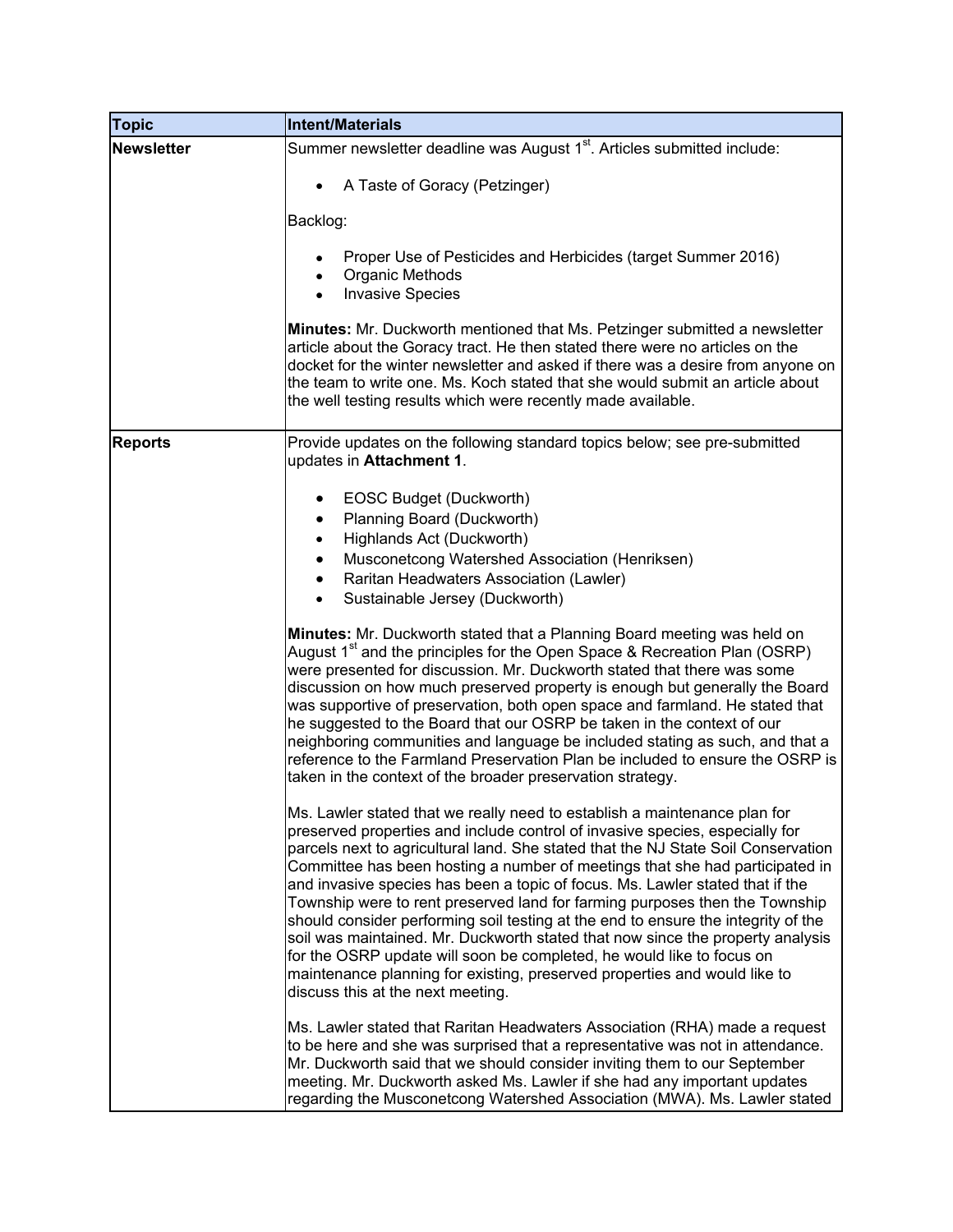| <b>Topic</b>        | <b>Intent/Materials</b>                                                                                                                                                                                                                                                                                                                                                                                                                                                                                                                                                                                                                             |
|---------------------|-----------------------------------------------------------------------------------------------------------------------------------------------------------------------------------------------------------------------------------------------------------------------------------------------------------------------------------------------------------------------------------------------------------------------------------------------------------------------------------------------------------------------------------------------------------------------------------------------------------------------------------------------------|
|                     | there were no updates.                                                                                                                                                                                                                                                                                                                                                                                                                                                                                                                                                                                                                              |
| Correspondence      | Acknowledge and share any formal correspondence received by EOSC chair or<br>informal correspondence received by EOSC members.<br>2017-7-19 Suburban Consulting Engineers - B38 L55 - Notice to<br><b>Lebanon Township Application Submission Highlands Applicability</b><br><b>Determination</b><br>2017-7-13 NJ DEP - B11_L37 - Highlands Applicability Determination<br><b>Application Model Letter</b><br>Minutes: Mr. Duckworth highlighted that two correspondences were received<br>prior to the meeting and are noted in the agenda, as well as scanned to the<br>EOSC Google Drive folder. An additional correspondence was picked up from |
|                     | the mailbox before the meeting: Notification of Treatment Works Approval<br>application for a septic system improvement in Voorhees State Park.                                                                                                                                                                                                                                                                                                                                                                                                                                                                                                     |
| <b>Focus Topics</b> | A select set of topics that require deeper discussion.                                                                                                                                                                                                                                                                                                                                                                                                                                                                                                                                                                                              |
|                     | B49/L76 Environmental Concerns<br>Mr. Gaydick to follow up with prior owner regarding agriculture<br>$\circ$<br>vs. commercial use of gas tank<br>Ms. Hardy to follow up with historians regarding prior activities<br>$\circ$<br>on parcel<br>Mr. Duckworth to follow up on stream erosion concern<br>$\circ$<br>Ms. Petzinger to review property history/file<br>$\circ$<br>Open Space & Recreation Plan Update<br>LT Fall Festival Participation                                                                                                                                                                                                 |
|                     | Minutes: Mr. Duckworth recognized audience member, Mr. Matthew Gaydick of<br>40 Anthony Road. Mr. Gaydick stated that he had new information to share<br>since his attendance at the July EOSC meeting; he had pictures to share of the<br>stream erosion he previously reported. He attempted to email them to Mr.<br>Duckworth during the meeting so that they could be displayed on the screen but<br>was unable to do this; he passed around his mobile phone to a few of the EOSC<br>members so they could see the pictures.                                                                                                                   |
|                     | Mr. Gaydick stated his neighbor, Mr. Andrew Huston of 37 Anthony Road, was<br>also in attendance. Mr. Huston stated that he could attest to the stream erosion<br>and had not realized that some of the prior work done to reroute a stream was<br>done on his property; he did not realize he owned that portion of the property.<br>He asked a question about placing a bridge over the stream since he could no<br>longer cross it without one.                                                                                                                                                                                                  |
|                     | Mr. Newman stated that the scope of EOSC is not to investigate questions of<br>property boundaries or trespassing; the focus of this Commission is<br>environmental matters. He offered to help Mr. Gaydick with an OPRA request<br>for information on the complaints that were logged and the percolation test<br>results logged with the Hunterdon County Health Department.                                                                                                                                                                                                                                                                      |
|                     | Mr. Duckworth asked Ms. Hardy if she had followed up with the historians on<br>the prior question of whether there was a fuel tank on the property that was of<br>commercial use. Ms. Hardy stated historians do not recall the fuel tank being for                                                                                                                                                                                                                                                                                                                                                                                                 |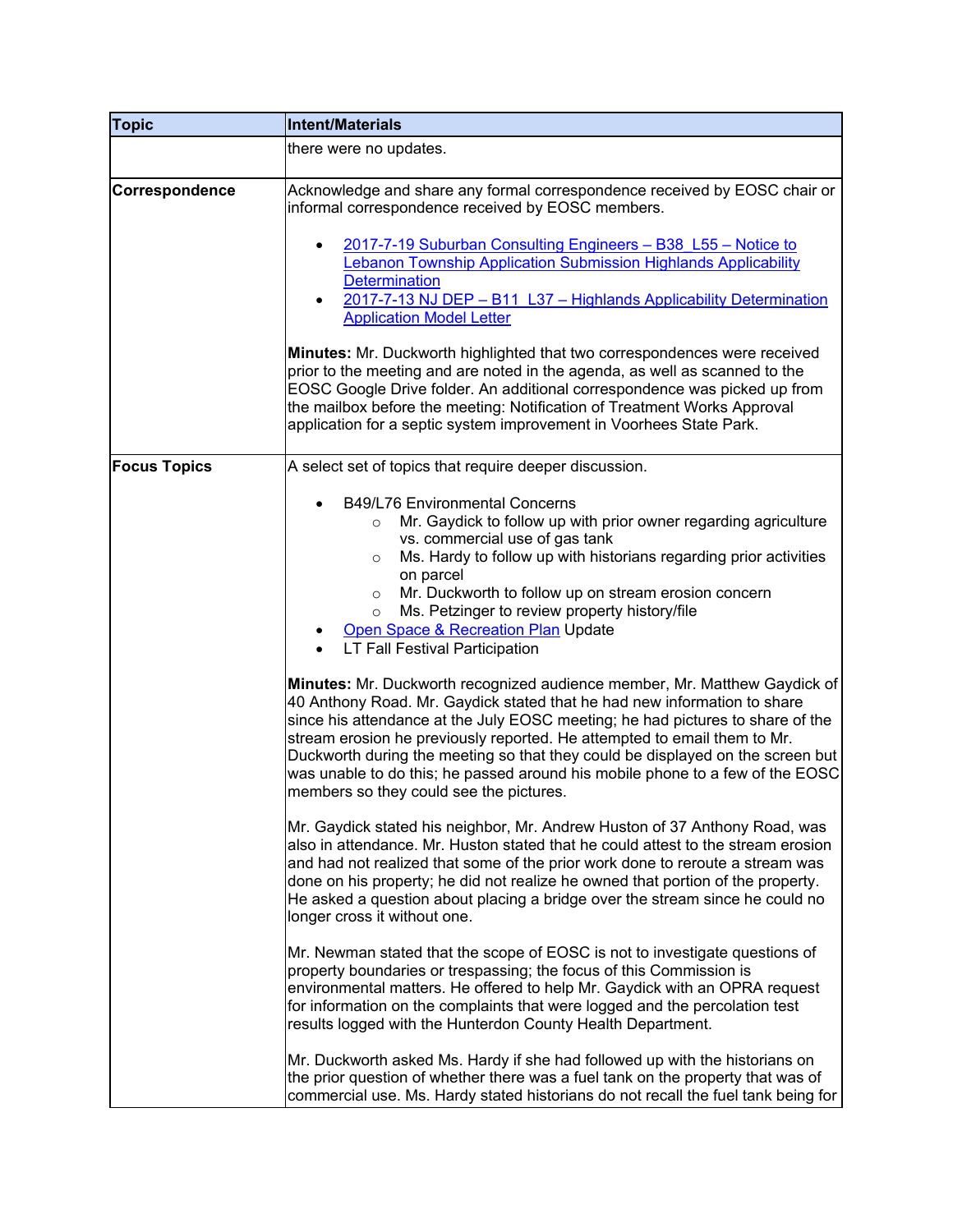| <b>Topic</b> | <b>Intent/Materials</b>                                                                                                                                                                                                                                                                                                                                                                                                                                                                                                                                                                                                                                                                                                                                                                                                                                                                                                           |
|--------------|-----------------------------------------------------------------------------------------------------------------------------------------------------------------------------------------------------------------------------------------------------------------------------------------------------------------------------------------------------------------------------------------------------------------------------------------------------------------------------------------------------------------------------------------------------------------------------------------------------------------------------------------------------------------------------------------------------------------------------------------------------------------------------------------------------------------------------------------------------------------------------------------------------------------------------------|
|              | commercial use. Mr. Gaydick said it wasn't a regulated tank. Mr. Newman says<br>1200 gallons or more even if agriculture use then it is a regulated tank.                                                                                                                                                                                                                                                                                                                                                                                                                                                                                                                                                                                                                                                                                                                                                                         |
|              | Mr. Duckworth closed the topic acknowledging a primary action item for Mr.<br>Newman to work with Mr. Gaydick to submit the OPRA request.                                                                                                                                                                                                                                                                                                                                                                                                                                                                                                                                                                                                                                                                                                                                                                                         |
|              | Mr. Duckworth provided a recap on the intent and plans for the OSRP update,<br>stating he had engaged some Commission members already for input based on<br>their prior property assessments and will engage others as needed prior to the<br>September meeting. Mr. Duckworth stated that the Planning Board will be<br>reviewing the first draft of the OSRP update at their meeting on September 19 <sup>th</sup> ,<br>which is the day after the next EOSC meeting. It will be the intent at the EOSC<br>meeting to formally, and retroactively, approve the materials that will have gone<br>to Planner Bolan by the September 8 <sup>th</sup> deadline for first draft input.                                                                                                                                                                                                                                               |
|              | Committeeman Schmidt asked if he could raise a topic for discussion and Mr.<br>Duckworth said yes. Committeeman Schmidt stated that some Township<br>Committee members have discussed the question of whether or not there is a<br>benefit to the Township seeking to own a minority stake in state and county<br>preservation acquisitions. He was seeking input from the EOSC. He stated he<br>had engaged Jackie Middleton, legal advisor for Hunterdon Land Trust, and she<br>stated there were no strong drivers in either direction to establish an over-<br>arching approach and that the decision should really be discussed on a case-<br>by-case basis.                                                                                                                                                                                                                                                                 |
|              | EOSC members discussed this, looking at various aspects of maintenance,<br>insurance risk, communication and decision-making rights, ultimately coming to<br>the conclusion that there were no strong drivers for either approach, but to truly<br>assess the options it would require a more focused effort. Committeeman<br>Schmidt stated that one perspective is that in being an official owner, even if<br>through minority ownership, ensures that we are proactively notified of potential<br>changes in the future. While we are very engaged with our County and State<br>partners now, that may not be the case in the future. Mr. Newman stated it does<br>ensure we have a seat at the table. Ms. Lawler stated that when the question of<br>a land swap had surfaced for a parcel near Hagedorn, we were not proactively<br>notified and a minority ownership of stake would ensure we would always be<br>informed. |
|              | Committeeman Schmidt stated there were two properties of current interest to<br>the County. After some further discussion, it was determined that a small<br>minority stake in these properties would provide a small net benefit in ensuring<br>appropriate communication channels and continuing to build a mutually-<br>beneficial partnership with the County.                                                                                                                                                                                                                                                                                                                                                                                                                                                                                                                                                                |
|              | Mr. Duckworth asked for a motion to support negotiation and potential use of<br>Township funds for minority ownership with Hunterdon County towards<br>acquisition of the "Hoffman Estate" (block 36, lot 36) and the "Denton Property"<br>(block 57 lot 13) in order to increase and enhance local loop trails.                                                                                                                                                                                                                                                                                                                                                                                                                                                                                                                                                                                                                  |
|              | Mr. Newman made the motion, Ms. Lawler seconded and it was unanimously<br>approved. Mr. Mickley had since recused himself from the meeting and was not<br>present for this motion.                                                                                                                                                                                                                                                                                                                                                                                                                                                                                                                                                                                                                                                                                                                                                |
|              | Mr. Duckworth stated that it was time to close the meeting and proceeded to                                                                                                                                                                                                                                                                                                                                                                                                                                                                                                                                                                                                                                                                                                                                                                                                                                                       |